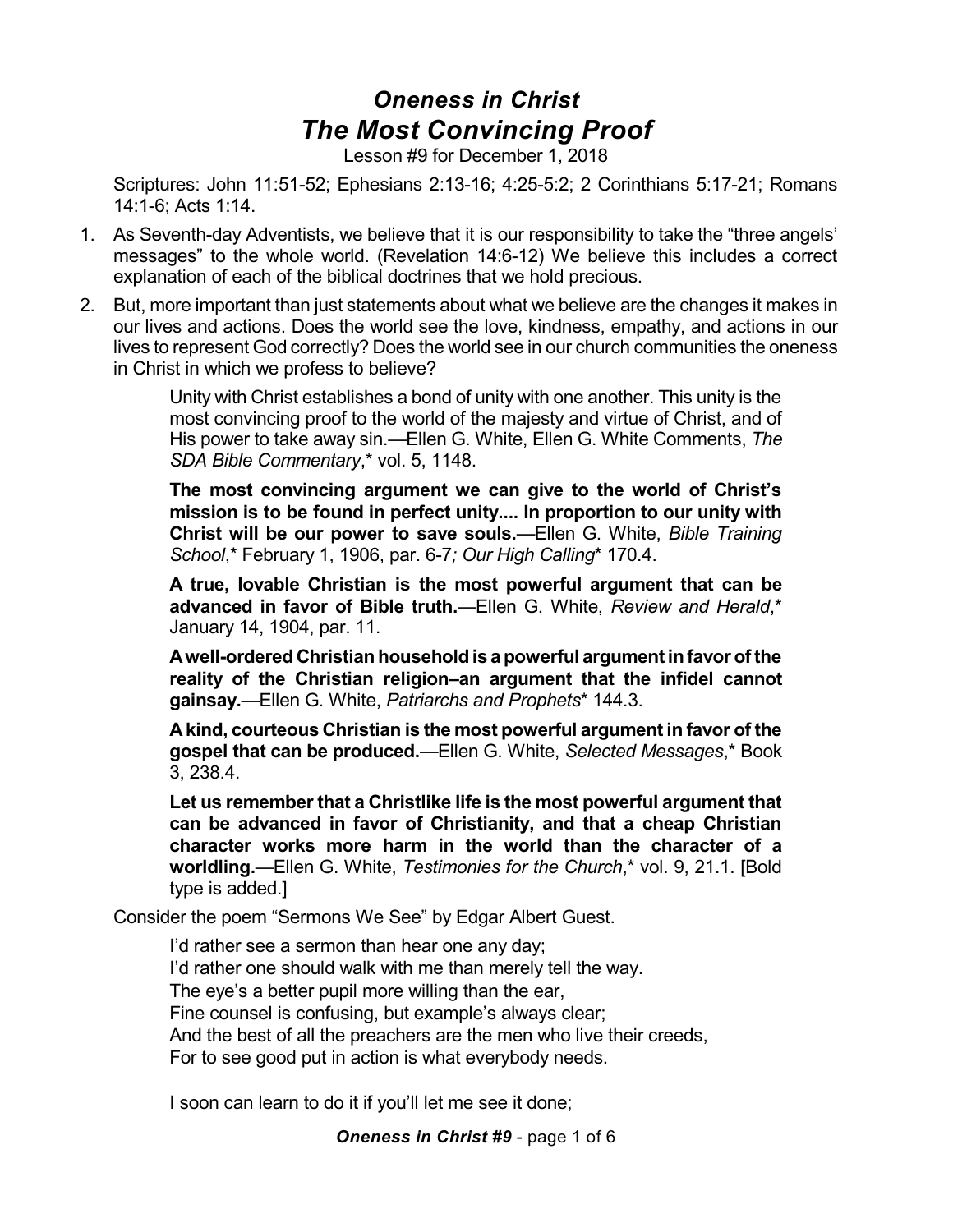I can watch your hands in action, but your tongue too fast may run. And the lecture you deliver may be very wise and true, But I'd rather get my lesson by observing what you do; For I might misunderstand you and the high advice you give, But there's no misunderstanding how you act and how you live.

When I see a deed of kindness, I am eager to be kind. When a weaker brother stumbles and a strong man stays behind Just to see if he can help him, then the wish grows strong in me To become as big and thoughtful as I know that friend to be. And all travelers can witness that the best of guides today Is not the one who tells them, but the one who shows the way.

One good man teaches many, men believe what they behold; One deed of kindness noticed is worth forty that are told. Who stands with men of honor learns to hold his honor dear. For right living speaks a language which to every one is clear. Though an able speaker charms me with his eloquence, I say, I'd rather see a sermon than hear one, any day.—Edgar Albert Guest, 26 August 2018. <https://www.poemhunter.com/poem/sermons-we-see/>

- 3. Where does this spiritual unity that we believe in come from? Is it something that we produce by working together as a group? Or, is it a gift of God? How has the life and death of Jesus impacted us as individuals? As a group? If we are to work together in spreading the gospel to the world, how does that actually happen?
- 4. It has been demonstrated repeatedly that small groups are the best "growing factors" for the Christian church. People who come to know each other and decide to work together to promote the gospel are the spark plugs of the church.
- 5. Read John 11:51-52 and Ephesians 1:7-10.
	- **John 11:51-52**: <sup>51</sup>Actually, he did not say this of his own accord; rather, as he was High Priest that year, he was prophesying that Jesus was going to die for the Jewish people, <sup>52</sup>and not only for them, but also to bring together into one body all the scattered people of God.—American Bible Society. (1992). *The Holy Bible: The Good News Translation*\* (2nd ed., John 11:51–52). New York: American Bible Society.
	- **Ephesians 1:7-10**: <sup>7</sup>For **by the blood of Christ we are set free, that is, our sins are forgiven**. How great is the grace of God, <sup>8</sup>which he gave to us in such large measure!

In all his wisdom and insight <sup>9</sup>God did what he had purposed, and made known to us the secret plan he had already decided to complete by means of Christ. <sup>10</sup>**This plan, which God will complete when the time is right, is to bring all creation together, everything in heaven and on earth, with Christ as head.**—*Good News Bible*.\* [Bold type is added.]

6. How does forgiving our sins set us free? God has always been forgiving. That did not start at Calvary. So, in what sense are we set free by the events of crucifixion weekend? And how does that affect the onlooking universe who have been "brought together" by those events?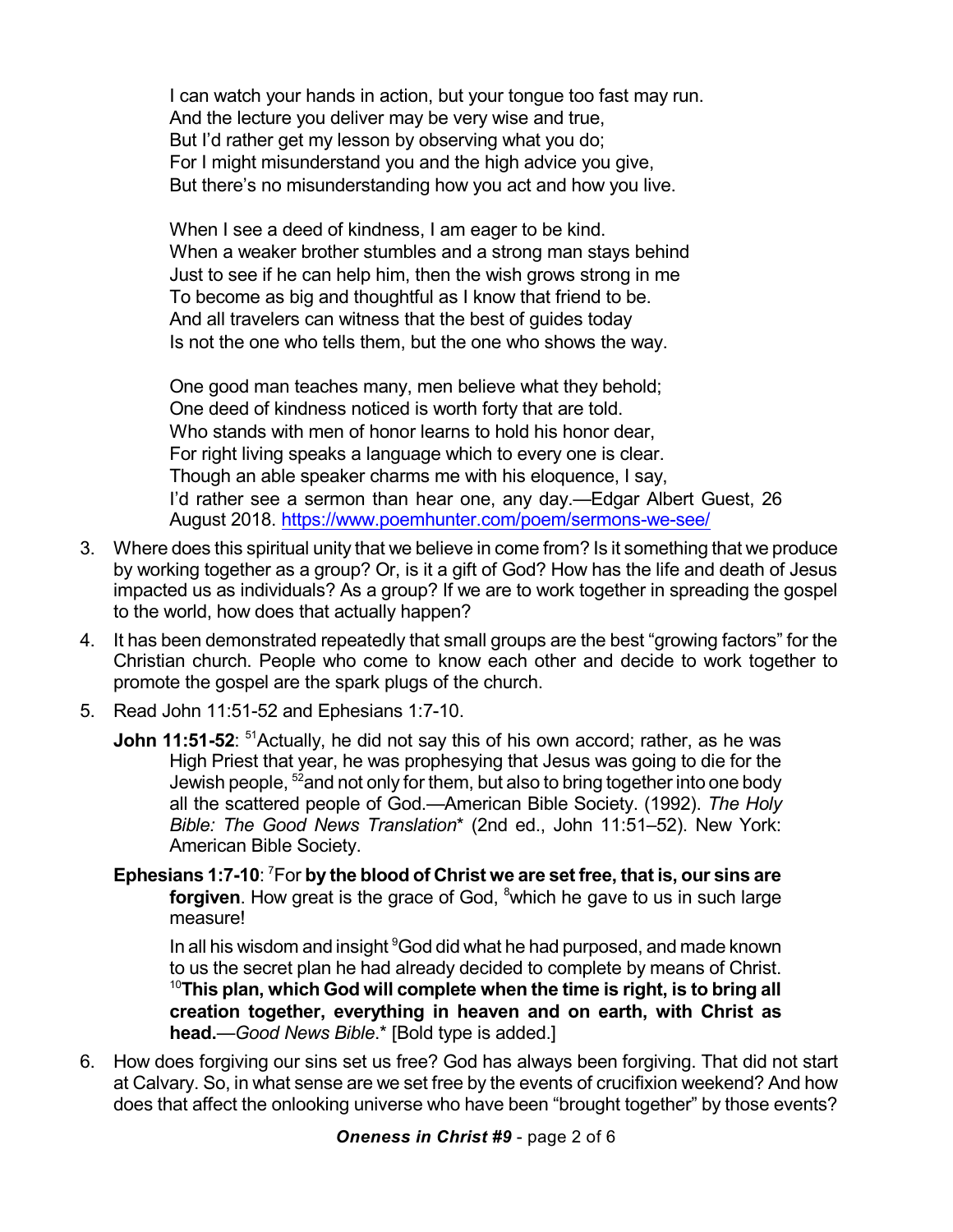What do these passages tell us about the impact that the life and especially the death of Christ are supposed to have on the entire universe? And how has crucifixion weekend affected the onlooking universe who are brought together by those events?

- **Ephesians 3:7-10:** <sup>7</sup> I was made a servant of the gospel by God's special gift, which he gave me through the working of his power. <sup>8</sup>I am less than the least of all God's people; yet God gave me this privilege of taking to the Gentiles the Good News about the infinite riches of Christ, <sup>9</sup>and of **making all people see how God's secret plan is to be put into effect. God, who is the Creator of all things, kept his secret hidden through all the past ages, <sup>10</sup>in order that at the present time, by means of the church, the angelic rulers and powers in the heavenly world might learn of his wisdom in all its different forms.**—*Good News Bible*.\* [Bold type is added.]
- 7. What can we possibly teach the "angelic rulers and powers" about God? Did they learn something from the life and death of Jesus on this earth? (See *Desire of Ages* 758-764.)

To the angels and the unfallen worlds the cry, "It is finished," had a deep significance. It was for them as well as for us that the great work of redemption had been accomplished. They with us share the fruits of Christ's victory.—Ellen G. White, *The Desire of Ages*\* 758.2. (See 1 Corinthians 4:9.)

- 8. The angels did not need to have their sins forgiven! So, what did they need?
	- **Colossians 1:19-20:** <sup>19</sup>For it was by God's own decision that the Son has in himself the full nature of God. <sup>20</sup>Through the Son, then, **God decided to bring the wholeuniverseback tohimself.Godmade peace throughhisSon'sblood on the cross and so brought back to himself all things, both on earth and in heaven.**—*Good News Bible*.\* [Bold type is added.]
- 9. How did the cross bring "back to God all things, both on earth and in heaven"?
- 10. Presiding over the Sanhedrin, Caiaphas clearly thought that Jesus needed to be eliminated in order to prevent the total destruction of their system that they had worked out with the Roman government. He saw that if people believed and acted on what Jesus taught, their system would be finished.
- 11. John, quoting Caiaphas, understood the statement in a much larger context. So, we need to ask ourselves: "How does the life and death of Jesus bring the entire universe into harmony once again?"
- 12. Our foundational message includes the entire universe. It was not just for us that Jesus died. God is bringing the entire universe back into harmony through the death of His Son. What does the death of Jesus do for the beings in the rest of the universe? It answers all the questions and accusations raised by Satan against the government of God. Remember that those accusations were first raised in the courts of heaven right next to the throne of God.
- 13. By being baptized as members of the Seventh-day Adventist Church, we realize that we are part of a group that is commissioned to work together to finish the gospel on this earth under the direction and power of the Holy Spirit. Whatever differences we may perceive culturally, socially, ethnically, or politically, nothing is supposed to stop us from accomplishing that ultimate goal. Television evangelists say that if they had the power of the Holy Spirit, they would finish the gospel. Are they really smarter than God?
- 14. As we look around this world in which we live, there is almost endless disorder, troubles, wars, and conflicts of every kind. But, we know that this will not continue forever. God is just *Oneness in Christ #9* - page 3 of 6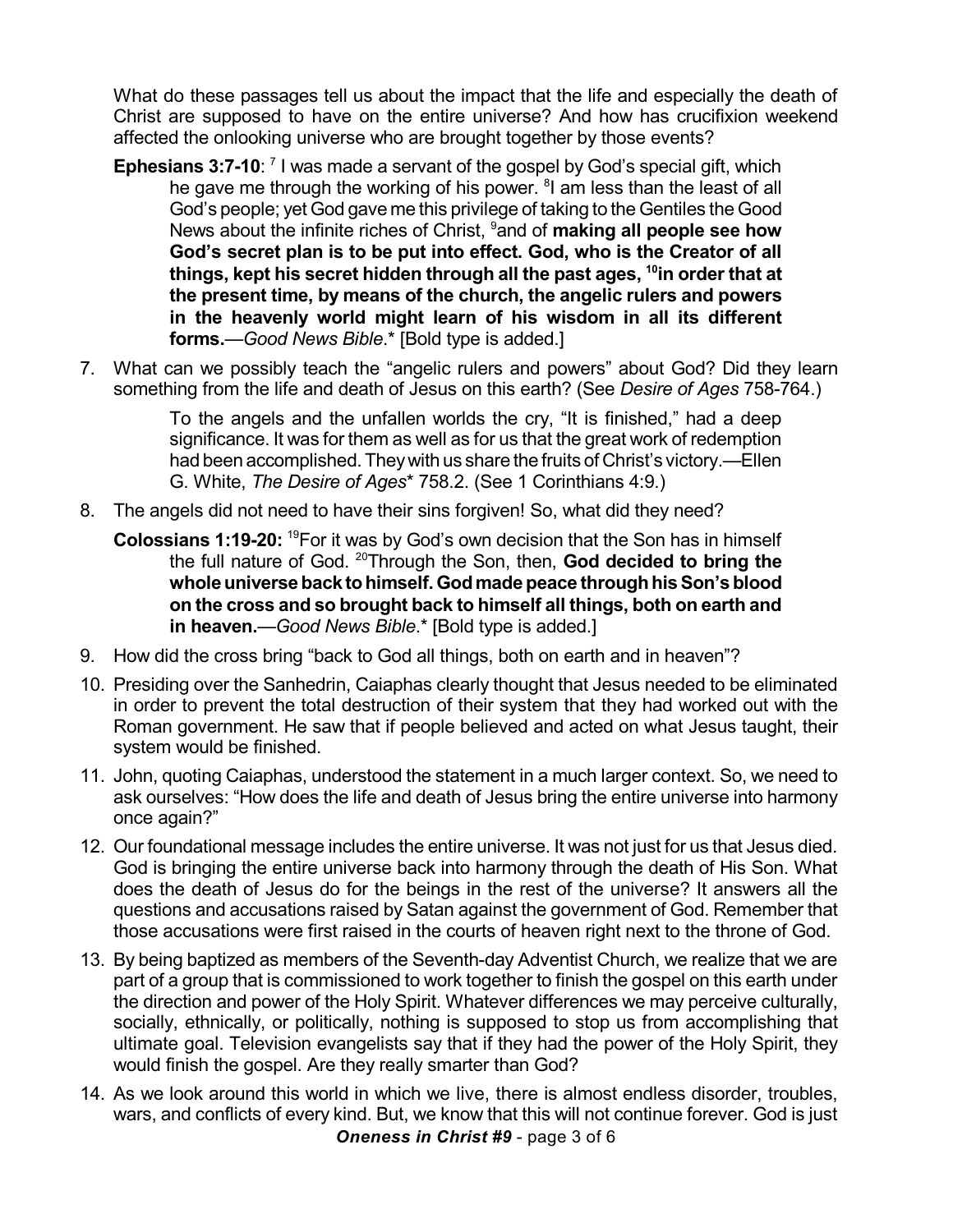waiting for us to cooperate with Him to bring all of that to an end.

- 15. Read Ephesians 2:13-16. Paul recognized that a correct understanding of the gospel lived out in the lives of Christian believers would abolish all separating walls such as that which had been built up between Jews and Gentiles.
- 16. More than that:
	- **2 Corinthians 5:17-21:** <sup>17</sup>Anyone who is joined to Christ is a new being; the old is gone, the new has come. <sup>18</sup>All this is done by God, who through Christ changed us from enemies into his friends and gave us the task of making others his friends also. <sup>19</sup>Our message is that God was making the whole human race his friends through Christ. God did not keep an account of their sins, and he has given us the message which tells how he makes them his friends.

 $20$  Here we are, then, speaking for Christ, as though God himself were making his appeal through us. We plead on Christ's behalf: let God change you from enemies into his friends! <sup>21</sup>Christ was without sin, but for our sake God made him share our sin in order that in union with him we might share the righteousness of God.—*Good News Bible*.\*

- 17. We understand that we have been called to be the remnant community of Christians who will live through the final days of this earth's history. We are as far as anyone has been from the tree of life. In order to do that, we must not only be united in our beliefs and practices relative to God, but also in our unity and love toward our fellow church members. (John 13:35)
- 18. This kind of unity in action would demonstrate that God's plan of redemption has worked, is true, and is powerful. The great controversy is all about demonstrating that God has told the truth and that the Devil has lied to us in every important aspect down through history.
- 19. As they watch us, do you think the angels are encouraged about God's ability to pull together a people that represent Him correctly? Is the world seeing more and more of the character of God in our church? Or, is the Devil succeeding in many churches?
- 20. What is our ultimate goal?

What Christ was in His life on this earth, that every Christian is to be. He is our example, not only in His spotless purity, but in His patience, gentleness, and winsomeness of disposition.—Ellen G. White, *Signs of the Times*,\* July 16, 1902, par. 3; *3SM*\* 237.2; *OFC*\* 156.3; *IHP*\* 181.2.

- 21. Does this seem like an impossible goal? What do you think is implied by these words? Can we really be just like Jesus? In what way or ways? Do these words remind us of Paul's words in Philippians 2:5 and 1 Corinthians 11:1?
- 22. Read Ephesians 4:25-5:2 and Colossians 3:1-17. Paul did not hesitate to point out the problems that he observed in the churches that he had helped to start. Things like lying, anger, robbing, evil-speaking, making God's Holy Spirit sad, bitterness, passion, and hateful feelings cannot be a part of God's end-time people. These do not represent lives patterned after Jesus. He stronglywarned against sexual immorality, indecency, lust, evil passions, and greed; and then, he went on to spell out how these things are to be replaced by Christ's message: love, kindness, forgiving others, etc.
- 23. Similar sentiments are represented elsewhere in the New Testament. See Matthew 7:12; Galatians 6:2; Matthew 16:24-26; 1 Peter 3:3-4; and 1 Corinthians 10:31.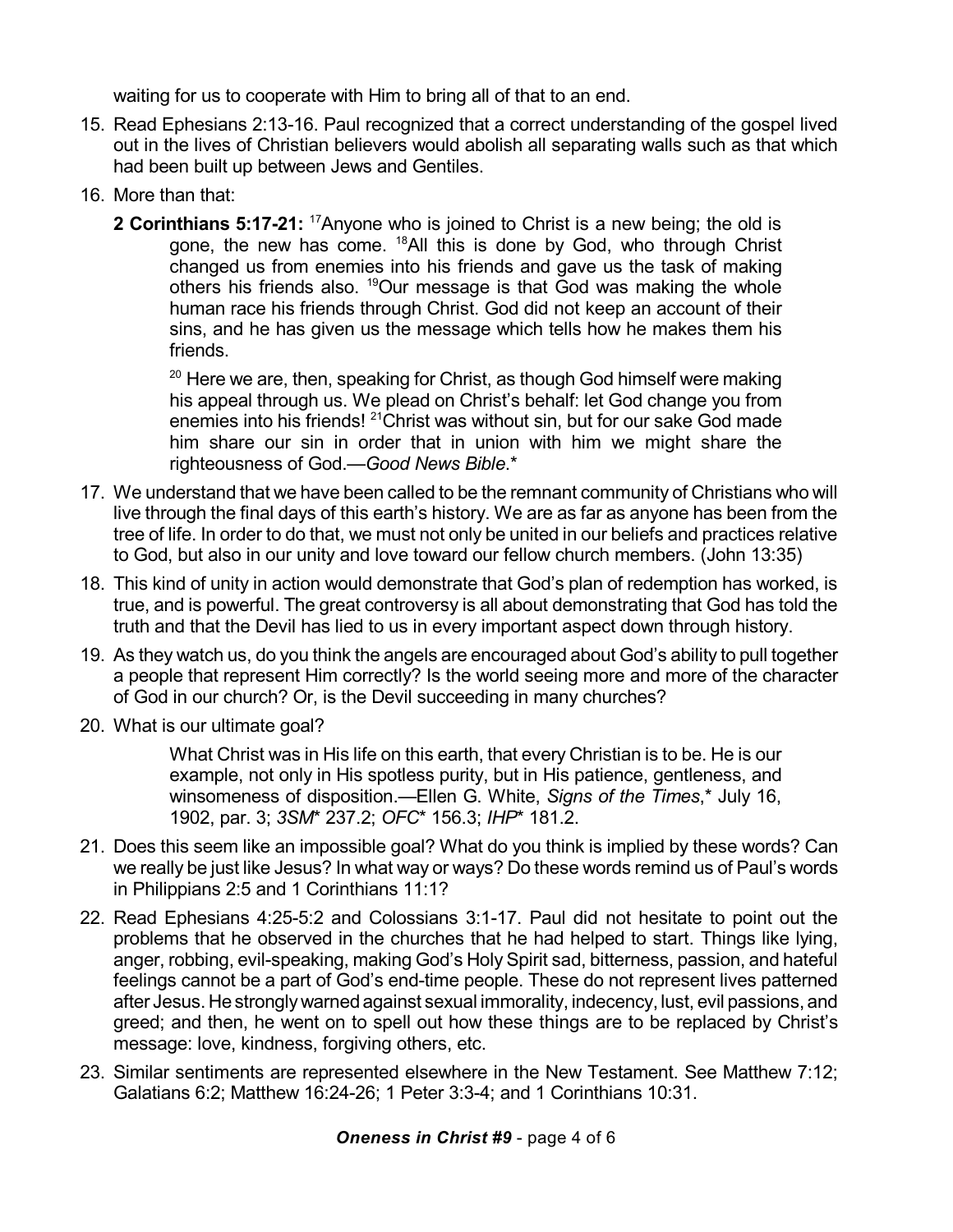- 24. Do we correctly understand the impact our lives are having on those around us? Do they see Christ reflected in us? How many really care about what others think? We live in a world that has almost no idea about the character of God. A unified church living out lives like the life of Jesus Christ would stand out like an incredible light to the world. Are we doing that?
- 25. If every Christian were doing just what you are doing to advance the gospel by representing Christ to those around you, how soon would the gospel be finished?
- 26. But, having traveled around the Mediterranean world, Paul recognized that there was considerable diversity to which Christianity had to adapt itself. Read Romans 14:1-6. In these verses Paul was not talking about clearly-defined teachings from God's Word but about many lesser beliefs that people had and carried as their own personal opinions. Some felt free to eat anything they found in the meat market. Others did not; they ate only vegetables. Paul pointed out that we are all servants of God and answerable only to Him.
- 27. That included how they treated certain special religious feasts as well as fasting. Those were regarded as very important by conservative Jews.
- 28. The issue of eating meat that had been offered to idols was a contentious one in the early church. See Acts 15; Romans 14; and 1 Corinthians 8&10. Jews who had become Christians tended to want Christianity to be a subset of Judaism. They felt that real Christians should first be fully Jewish including the practice of circumcision before becoming Christian. But, having been a Pharisee of the Pharisees, Paul more clearly discerned what was really important and what was not.
- 29. In our day, what kinds of things that are not really that important might divide churches? Some Christian believers feel comfortable wearing certain types of jewelry, particularly wedding rings; others do not. Some groups feel very strongly about a vegetarian diet; others feel more free and eat a variety of clean meats. Some Christian groups are very concerned about the style or length of women's dresses; others are not. The list could go on and on. We are not talking about what is healthy; instead, this is about how we are perceived by those around us.
- 30. So, what can we learn from the example of the disciples that might be a warning to us? Or, an encouragement to us?
	- **Luke 22:24**: An argument broke out among the disciples as to which one of them should be thought of as the greatest.—*Good News Bible*.\*
	- **Acts 1:14:** They gathered frequently to pray as a group, together with the women and with Mary the mother of Jesus and with his brothers.—*Good News Bible*.\*
	- **Acts 2:1,46-47**: <sup>1</sup>When the day of Pentecost came, all the believers were gathered together in one place.... <sup>46</sup>Day after day they met as a group in the Temple, and they had their meals together in their homes, eating with glad and humble hearts, <sup>47</sup>praising God, and enjoying the good will of all the people.—*Good News Bible*.\*
- 31. What brought about that incredible change in the attitudes of the disciples? There were many things that they could have pointed to as accusations against their fellow disciples; but, those no longer mattered to them. They were united in their goal to spread the wonderful news about the life, death, and resurrection of Jesus Christ to the entire world.

These days of preparation were days of deep heart searching. The disciples felt their spiritual need and cried to the Lord for the holy unction that was to fit them forthe work of soul saving. They did not ask for a blessing for themselves merely. They were weighted with the burden of the salvation of souls. They